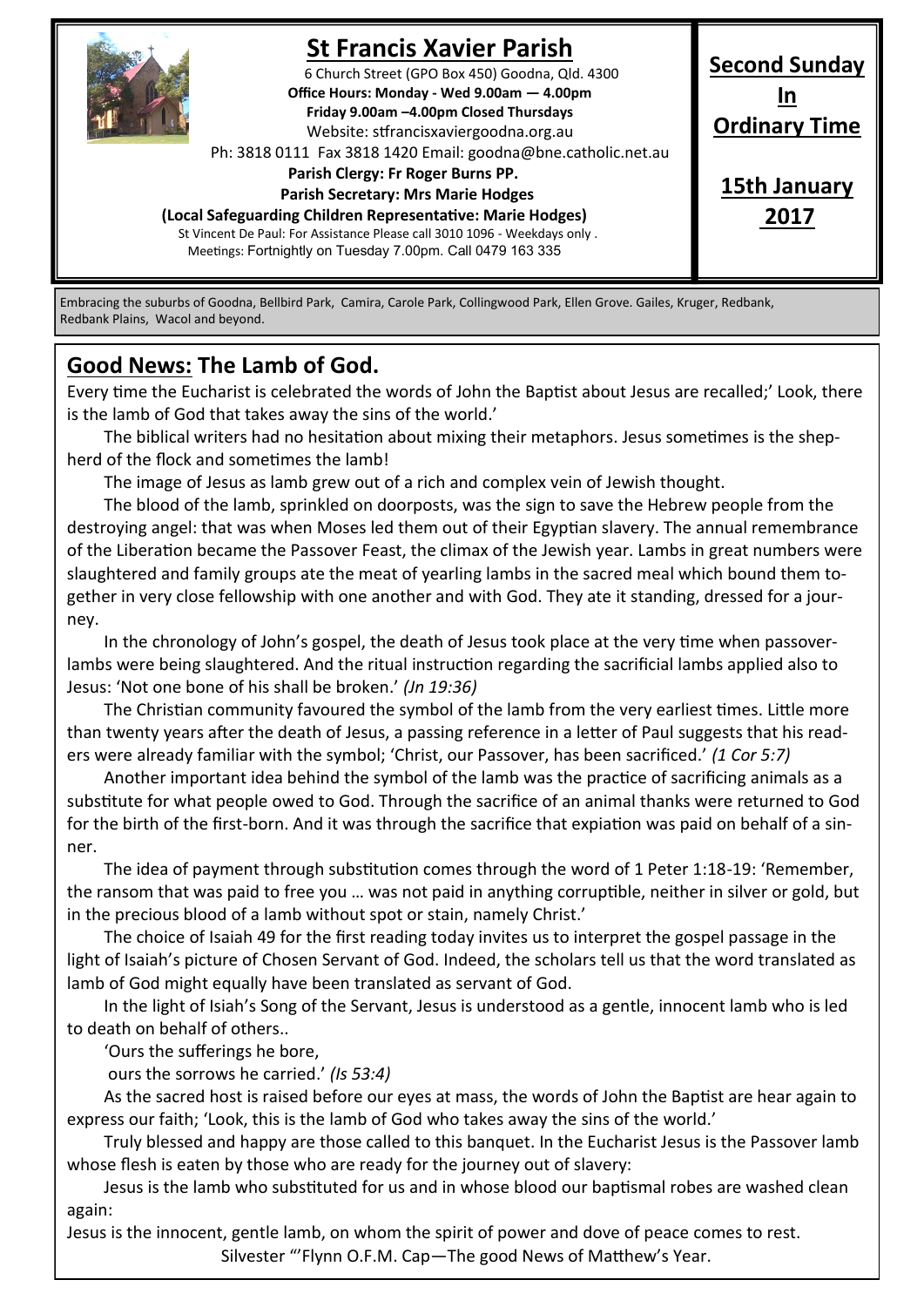#### **Sacramental Preparation: the Sacrament of Penance.**

Last year the course for the Preparation of the Sacrament of Penance had to be postponed due to lack of interest. This year, any young person who has received the Sacraments of Confirmation and First Eucharist are eligible for the Course.

There will be a talk for the parents of the young people on **Sunday 5th February**, and the session will begin on Sunday 12th February. Enrolment forms for the Preparation are available from the Sacristy.

#### **The Little King's Movement for the Handicapped Appeal**

The Little King's Movement once a year conducts a Door Knock and a Parish Appeal. The Movement caters for people with disabilities in social and spiritual activities.

There is no Government funding, and the Movement is staffed by volunteers. Each year the calls for their services are increasing. The Movement, though based on Catholic beliefs is truly ecumenical, and all members are welcomed and respected for their own beliefs. There is no charge for any of the services provided by the Movement.

This years appeal will be held on the weekend of **28th/29th January**.

#### **Training Evening for Ministers regarding Safeguarding Children and Vulnerable Adults.**

One of the requirements laid down in the Archdiocesan Policy, is that all ministers should attend a training session. The Archdiocesan Safeguarding Officer Mr Troy Tornabene has agreed to hold a session on Wednesday 8th February starting at 7.00pm with a break at 8.00 and hope to close at 9.00pm. If you have not attended a training session to date you will be expected to enrol in the next session.

**Your help required.** A number of ministers have ceased to serve in the past few months. To lessen the load on the roster, we are looking for new readers, Special Ministers for during Mass and Special Ministers to the housebound. Can you please help? There will be a training session in the new year possibly on a Saturday. We are in desperate need of cleaners for the Church of a Friday and someone to clean the toilets on a Monday morning.

**Parking in the Car Park during the week.** As the School returns this coming week, just a reminder about parking. During School days, parking in the main Car Park is for school and parish staff. There are a number of places marked for Parish Parking. The Car Park near the Kindy is for parents dropping off and picking up **from the Kindy. There is no parking for the dropping off children for school at the start of the day, nor for picking up children at the end of the school day. Please use the drop off zone. Kindy parents, please use the Kindy Car Park and not the main Car Park.**

Parishioners coming to Mass, please use the Parish Parking area or arrive after 8.35am. this way teachers and school staff will be able access parking spaces.

**Used Nativity Cards** Once again we are collecting Nativity cards to use with our Religious instruction classes in the State Schools. Last year, because of your generosity our instructors gave over 700 children a card which shared the real meaning of Christmas.

There is no need to cut the cards, as they are all trimmed and attached to cardboard before given out. Can you put them into the box is near the side door of the church … beside the angel. Please pray for the RI in our State Schools. Thank you very much Christine Hodgkinson.

You have been baptised, but think not that you are straightway a Christian . . . The flesh is touched with salt: what then if the mind remains unsalted? The body is anointed, yet the mind remains un-anointed. But if you are buried with Christ within, and already practice walking with Him in newness of life, I acknowledge you as a Christian. (Erasmus)

**Humour** One day, fridges will take their revenge. They will burst into your bedroom in the middle of the night, switch the light on, stare at you for a few minutes and then leave.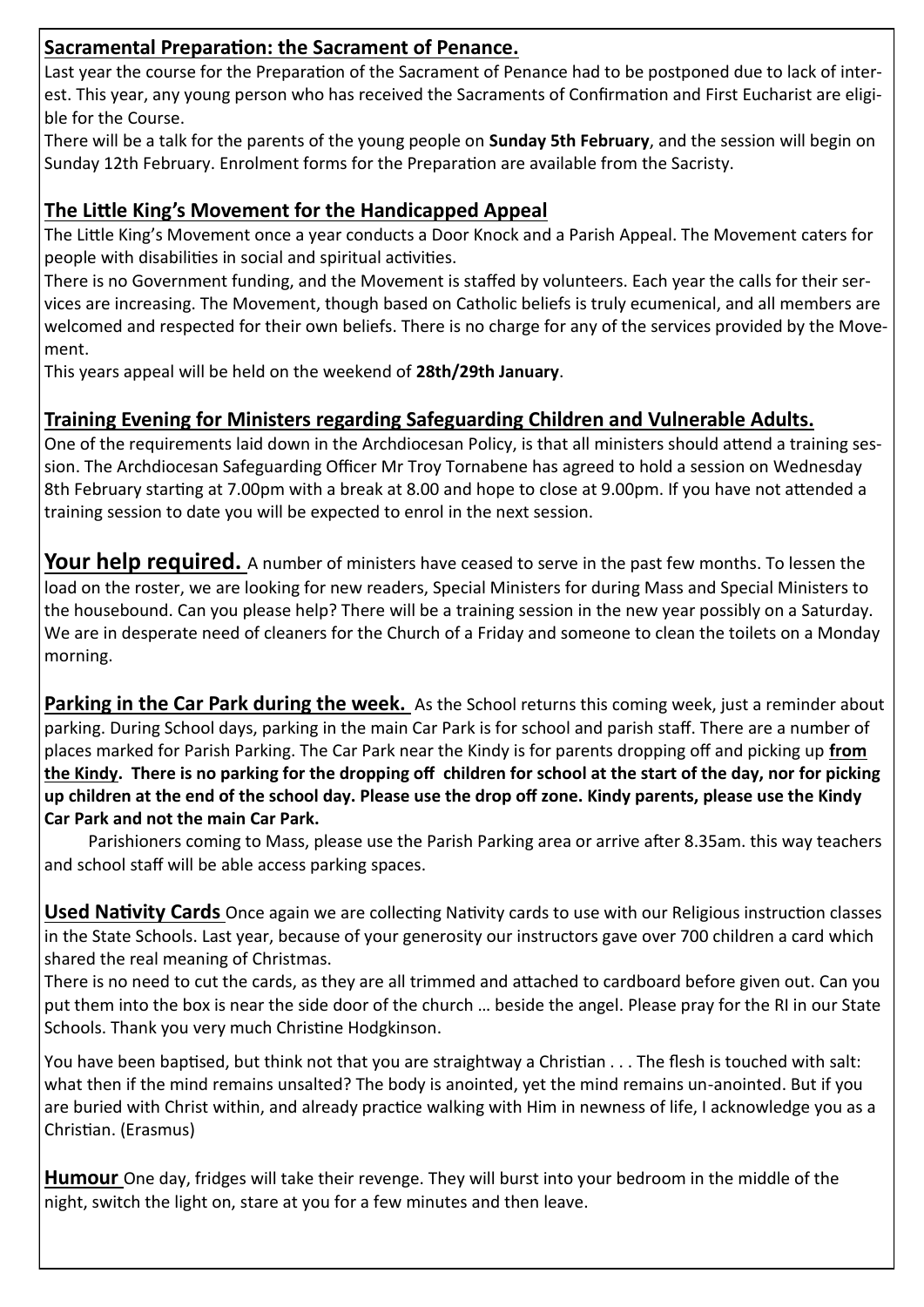



The voice of the Spirit speaking of gratitude, generosity, responsibility and increase



*Each one of you has received a special grace, so, like good stewards responsible for all these varied graces of God, put it out at the service of others." (1 Peter 4:10)* 

#### **January 15, 2017 - 2nd Sunday in Ordinary Time.**

*"Now the Lord has spoken who formed me as his servant from the womb..." Isaiah 49:5* You have to do what God is calling you to do and I have to do what God is calling me to do. Guess what, each of has been given a different plan! So, stop comparing yourself to others. Don't let envy and jealousy enter your life. Be thankful for the gifts God has given you and generously share them with

others. *(Accessed on 7th January 2017 from http://archstl.org/stewardship/page/bulletin-inserts)*

## **The Call – The Disciple's Vocation**

The vocations of all Christians do have elements in common. One of these is the call to be a disciple. In fact, we might say that to be disciples – to follow Christ and try to live His life as our own – is the common vocation of Christians; discipleship in this sense is Christian life.

*Stewardship – A Disciple's Response. A Pastoral Letter on Stewardship.*

*What are you looking for? Jesus asks (two of John's disciples). Rabbi, they say, Where are you staying? Come and you will see. They spend the day with him, enthralled by his words and by the power of his personality . . . .The next day, encountering Philip, Jesus says 'Follow Me." (See John 1:35-50.)*

I realized that when my parents and my family, my teachers and my mentors, my pastor and my parish leaders, were calling me to do better, to share my gifts with others, to live as Christ lived, it was actually God calling me through all these people. I was being constantly called and constantly challenged to follow Christ in big and small ways. But this realization helped me to feel joyful about what had earlier seemed burdensome and difficult. I was being called just like James and John, Peter and Andrew, Mary and Martha, Paul, St. Francis, and Mother Teresa!

Questions:

Have you ever heard/felt 'the call' of Jesus?

What was happening when you heard it?

How did you know it was Jesus' calling?

How did you respond?

*When we begin with the far greater challenge of being a disciple of Jesus, stewardship becomes a response that is part and parcel of who we are and what we believe. Stewardship formation and education must begin with a radical call to be disciples of Jesus.* 

*Archbishop Thomas Murphy.*